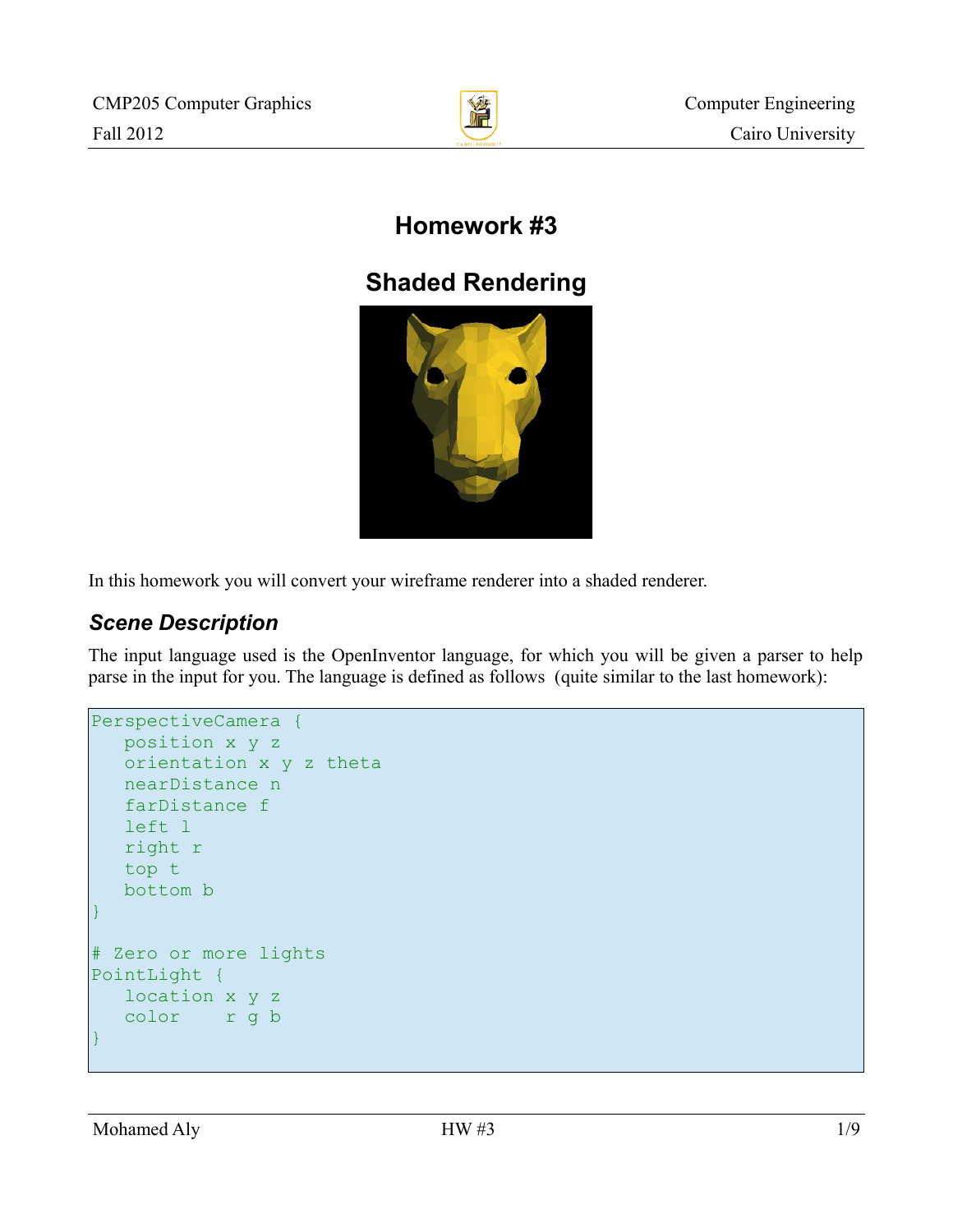

```
# One or more Separator blocks
Separator {
   # One or more Transform blocks per separator
    Transform {
      translation tx ty tz
      rotation x y z theta
      scaleFactor sx sy sz
    }
    # Zero or one Material block
   Material {
      ambientColor r g b
      diffuseColor r g b
      specularColor r g b
      shininess p
    }
    # One block per Separator
    Coordinate3 {
      point [ 
           x0 y0 z0,
           x1 y1 z1,
           ...
         xN yN zN]
    }
    # One block per Separator
   Normal {
      vector [ 
        x0 y0 z0,
         x1 y1 z1,
          ...
         xN yN zN]
    }
    # One block per Separator
    IndexedFaceSet {
      # Indices of vertices of the faces
      coordIndex [ 
       face0p0, face0p1, face0p2, face0pn, -1,
       face1p0, face1p1, … face1pn, -1,
        ...
```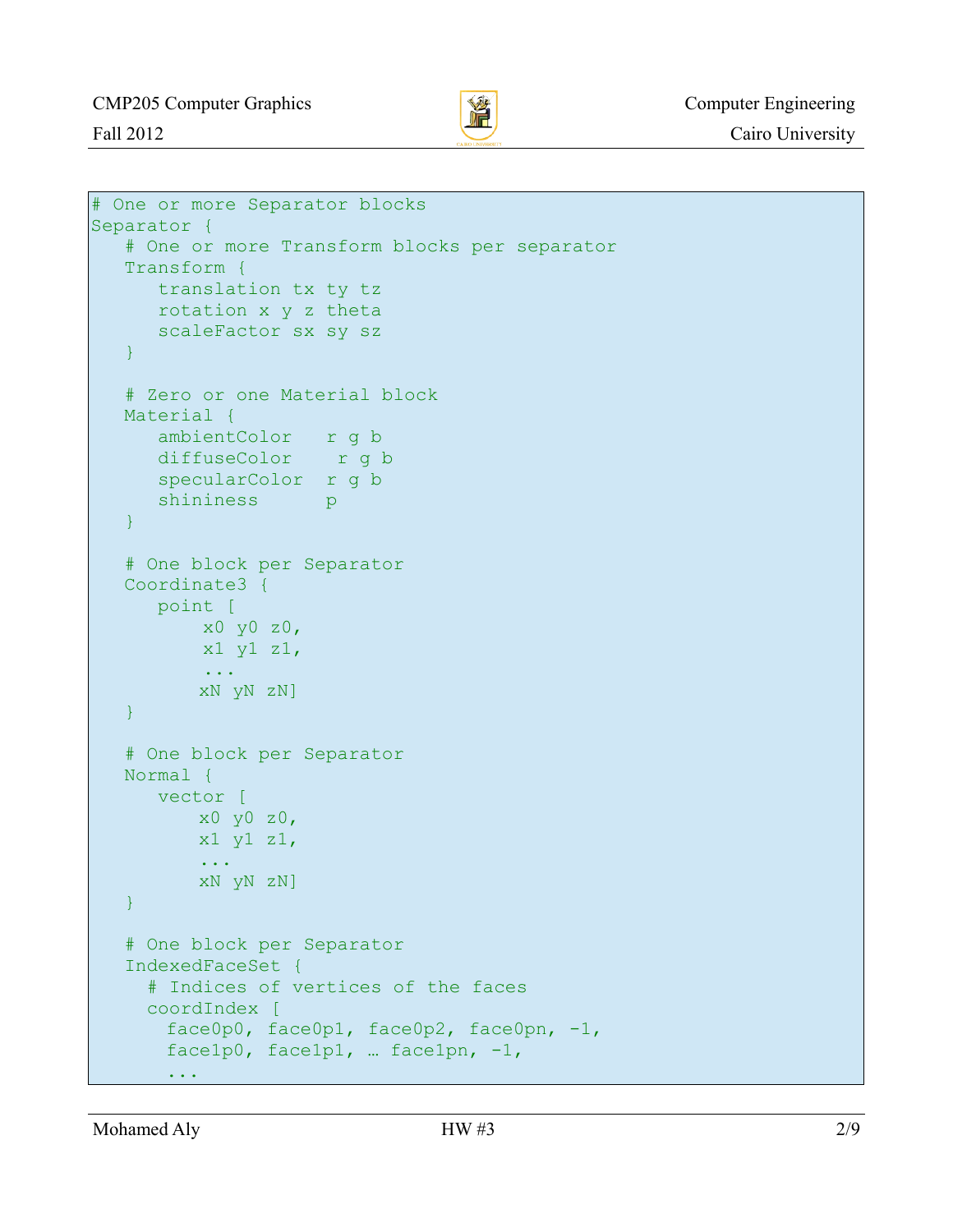}



```
faceNp0, faceNp1, ... -1]
      # Indices of the normal vectors of the faces
      normalIndex [ 
       face0normal0, face0normal1, face0normal2, …, -1,
       face1normal0, face1normal1, face1normal2, … , -1,
 ...
       faceNnormal0, …., -1]
    }
```
The block "*PerspectiveCamera*" defines the perspective camera viewing the scene. It defines the camera position in space and its orientation (rotation axis and angle). From *position* and *orientation* we can define the world to camera space transformation (*Mcam*). Next the perspective view frustum is defined by its *nearDistance, farDistance, left, right, top*, and *bottom* planes. From these values we can define the perspective projection matrix *P*.

The block "*Separator*" defines a logical placement for objects that have the same transformations and materials. It includes one or more "*Transform*" blocks, zero or more "*Material*", one "*Coordinate3*" block, zero or one "*Normal*" block, and one "*IndexedFaceSet*" block.

The block "*Transform*" defines the transformation applied to the points to convert them from the object to the world space *Mo*. It consists of only one rotation, one translation, and one scaling in any order. If one of them is missing then it is assumed to be identity. The transformations have to be applied in the order: scaling then rotation then translation i.e. *Mo=TRS*.

**Note:** There can be more than one "*Transform*" block, in which case the top one is applied last and the bottom one is applied first to the object points. For example, if we have three Transform blocks T1 then T2 then T3, they are equivalent to one transformation  $T = T1$  T2 T3 where T3 is applied first to the objects.

The block "*Coordinate3*" defines a number of 3D points which will make up the vertices of the faces of the object. The points are numbered starting at *zero*.

The block "*Normal*" defines a number of 3D normal vectors that will make up the normal vectors at the vertices, and numbering starts at *zero*.

The block "*IndexedFaceSet*" defines the faces of the object by defining the vertices (and normal vectors). Indexing is done into the "*Coordinate3*" and "*Normal"* blocks. It has two sub-blocks: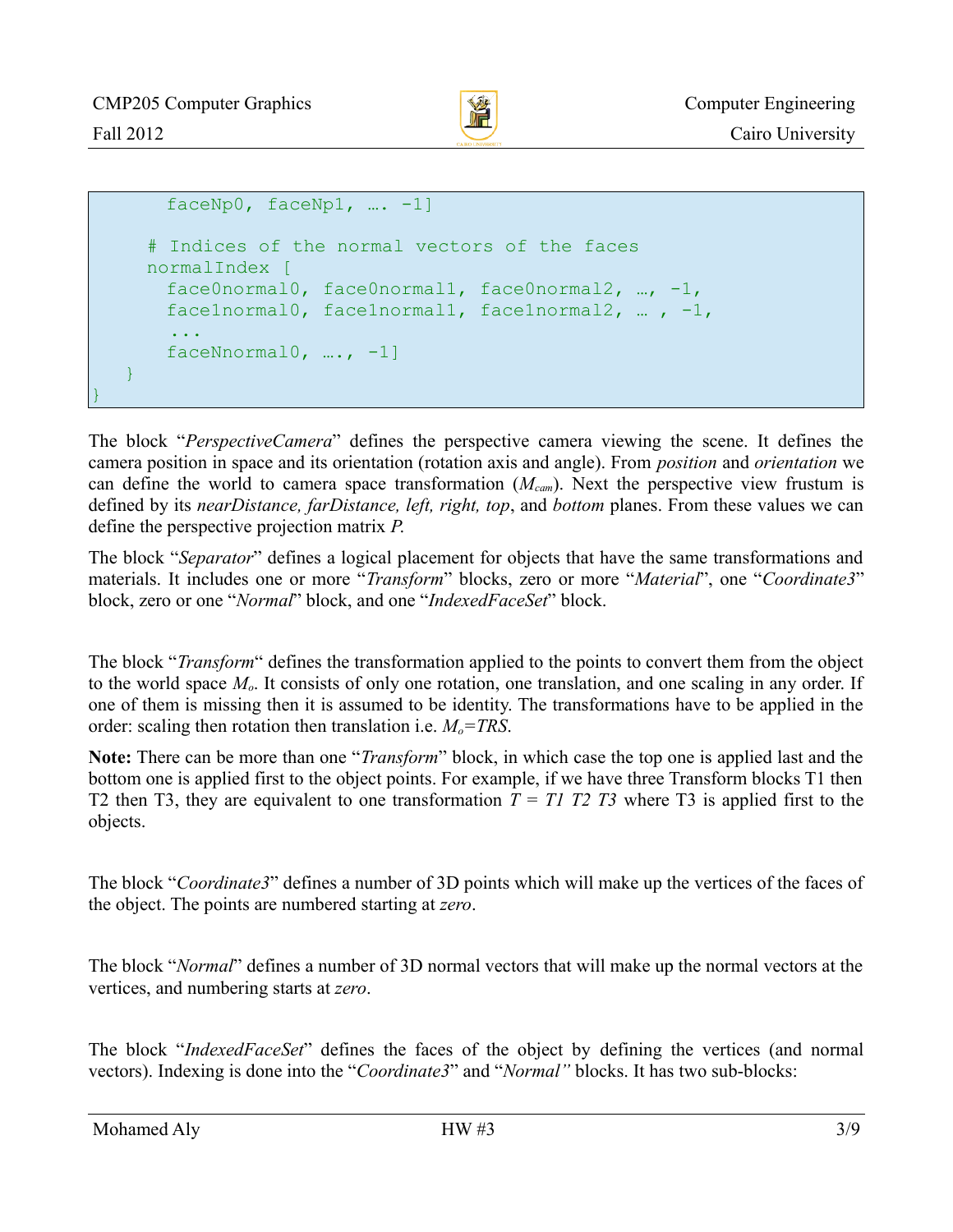

- "*coorIndex*": contains the indices of the vertices of each face, where faces are separated by a value of "**-1**". For example, 0 1 2 3 corresponds to a face whose vertices are the first four points and 1 3 5 6 corresponds to a face consisting of the points 1, 3, 5, and 6.
- "*normalIndex*": contains the indices of the normal vectors at the vertices, again separated by "**- 1**".

The block "*PointLight*" defines a point light located at *(x, y, z)* with the given color [*r, g, b*] where  $(r, g, b) \in [0, 1]$  . For example:

PointLight Location 0 0 1 Color 0 0 1

creates a blue light at location (0, 0, 1). We will add another block to define the materials of the objects:

The block "*Material*" defines the materials of the objects in the Separator block. They define the ambient color coefficient (ambientColor)  $k_a$ , diffuse color coefficient (diffuseColor)  $k_d$ , specular color coefficient (specularColor)  $k<sub>s</sub>$ , and the specular exponent (shininess)  $p$ .

## *Transforming Normals*

Remember that when we are transforming points with a Transform block (which has rotation R, translation T, and scale S), we apply the following transformation  $O=TRS$ . To transform normal vectors, we use the transpose of the inverse of *O* without the translation i.e. we use *N=transpose(inverse(RS)*. If all the transformation matrices are 4x4, you can just get the inversetranspose of the 4x4 transformation O, but make sure the vector has a  $\theta$  (not a 1) in its 4<sup>th</sup> homogeneous coordinate, which has the same effect as canceling the translation i.e. just use *N=transpose(inverse(O)).*

### *Hidden Surface Removal*

You will implement a simple Z-buffer for your renderer. Whenever you draw a pixel (given its x and y position plus its depth), you have to make sure that its depth is smaller than the current value in the Zbuffer, otherwise this pixel is discarded.

# *Lighting*

This is the most important part of the homework. Given a surface point position, normal vector, surface material, light position, and camera position, you need to compute the color at that point on the surface. This information is then used for rendering the pixels. The lighting function takes 5 parameters as follows: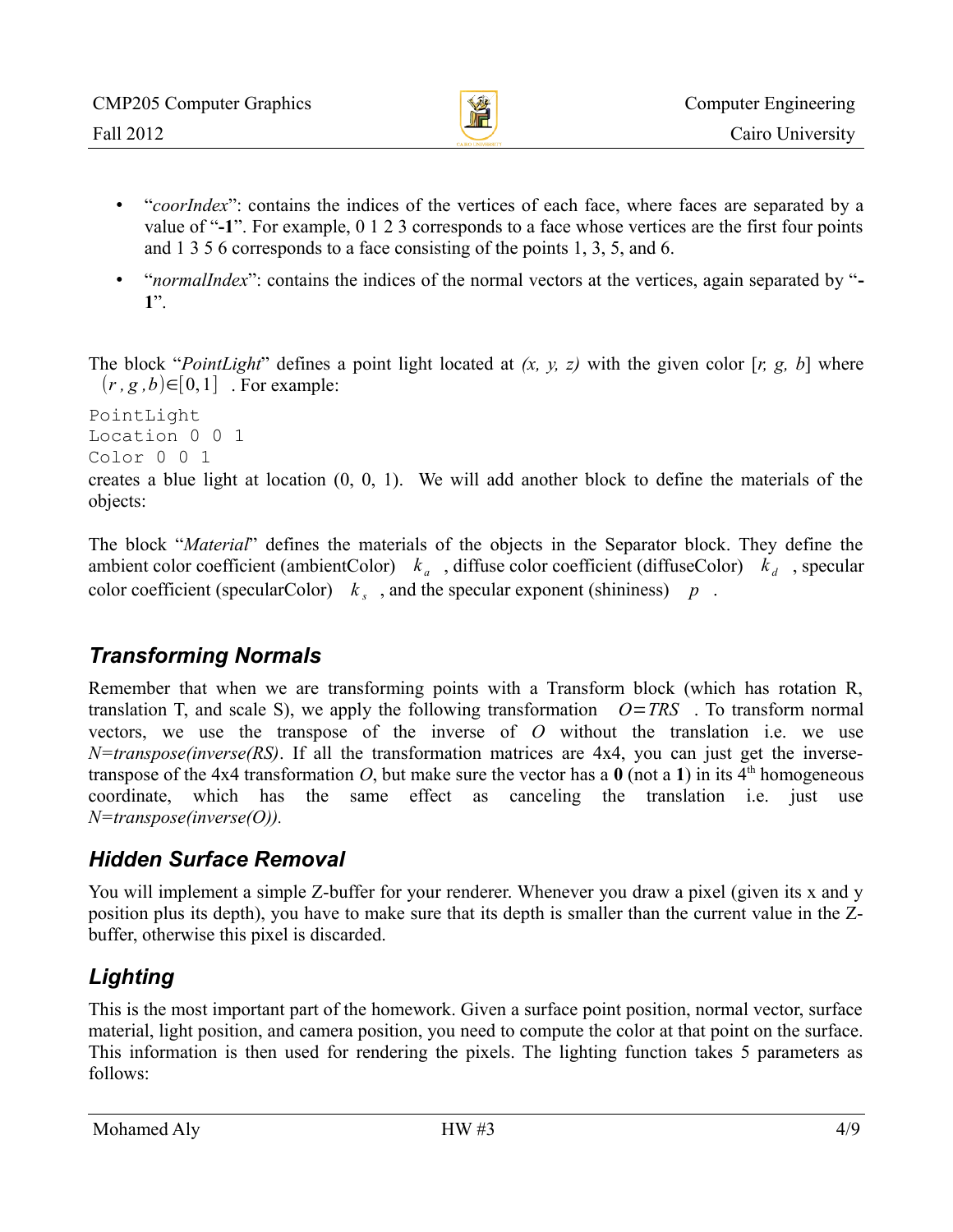

- 1. point in world space
- 2. normal vector in world space (after transformation from object space by the Transform blocks).
- 3. Material for the Separator block.
- 4. Light sources (position in world space and color).
- 5. Camera position in world space (given in the PerspectiveCamera block).

Please note the following:

- No perspective/camera transformations are applied. Everything is done in world space and only the object transformations are applied (Transform blocks).
- Normals are transformed as above, and make sure to **normalize** the normal vectors after transformation.

Here is some pseudo-code for how the lighting function should work:

```
-- some helper functions
|zeroclip(X) = [(x when x > 0.0 else 0.0) for x in X]\vertoneclip(X) = [(x when x < 1.0 else 1.0) for x in X]
\text{unit}(x) = x / |x| \text{ when } |x| := 0.0 \text{ else } 0.0-- some pseudo-code to do the lighting
lightfunc(n, v, material, lights, camerapos) : (r,q,b) =
do {
    -- let n = surface normal (nx, ny, nz)-- let v = point in space (x, y, z)-- let lights = [light0, light1, ... ]
    -- let camerapos = (x, y, z)scolor = material.\nspectral.\nSpecularcolor -- (r,g,b)dcolor = material.diffusecolor -- (r,g,b)acolor = material.annotation - (r,q,b)shiny = material.shininess - - (a scalar, an exponent >= 0)
     -- start off the diffuse and specular
     -- at pitch black
     diffuse = [0.0, 0.0, 0.0]
    spectar = [0.0, 0.0, 0.0] -- copy the ambient color (for the eyelight ex/cred
     -- code, you can change it here to rely on distance
     -- from the camera)
     ambient = acolor
     for l in lights
     do {
         -- get the light position and color from the light
        -- let lx = light position (x,y,z)
```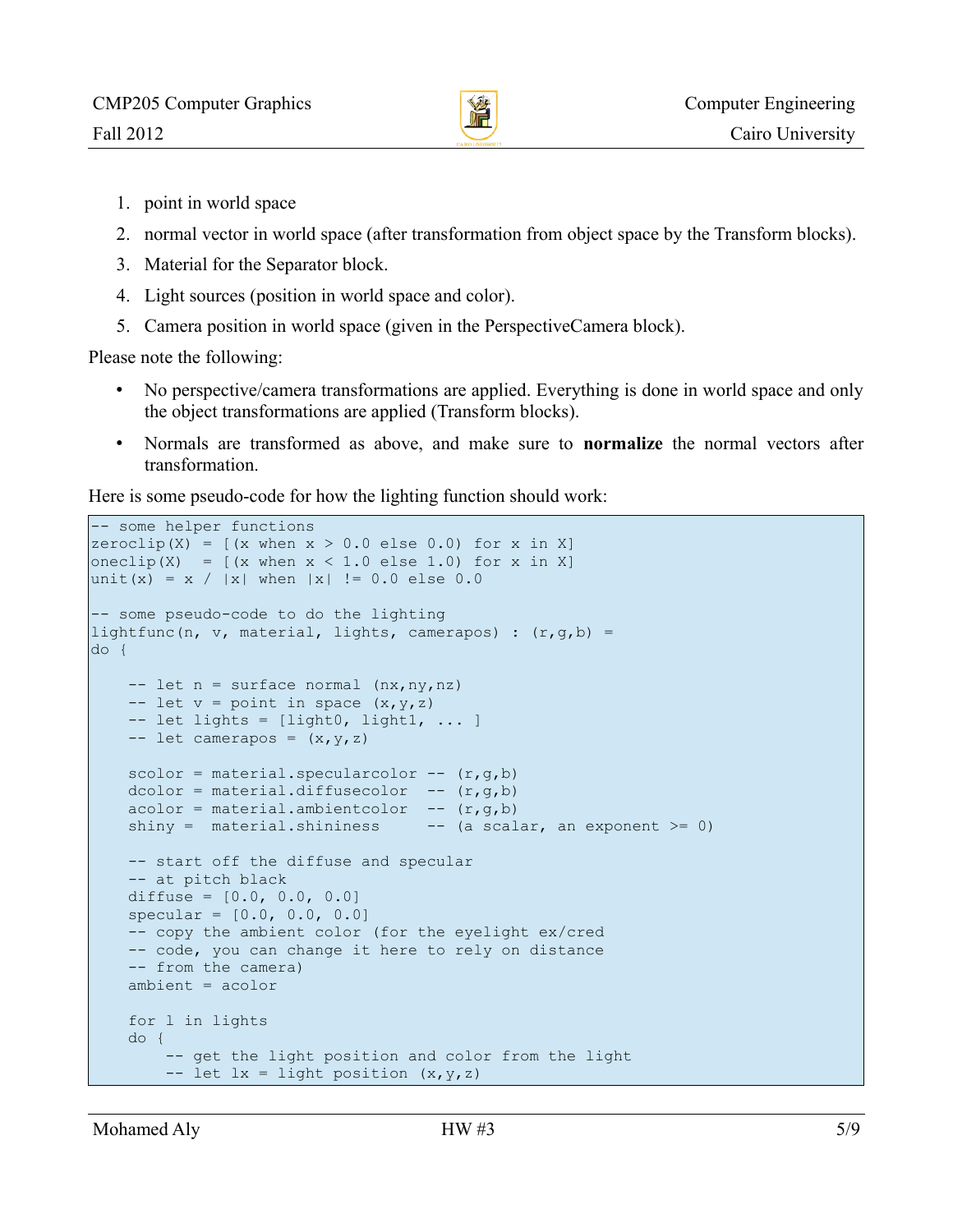

```
-- let lc = light color (r,g,b)lx, lc = 1 -- first calculate the addition this light makes
     -- to the diffuse part
    ddiffuse = zeroclip(lc * (n . unit(lx - v))
     -- accumulate that
     diffuse += ddiffuse
     -- calculate the specular exponent
    k = zeroclip(n . unit(unit(camerapos - v) + unit(lx - v))) -- calculate the addition to the specular highlight
    - k^shiny is a scalar, lc is (r,q,b)dspecular = zeroclip(k^{\wedge}shiny * lc)
     -- acumulate that
     specular += dspecular
 }
 -- after working on all the lights, clamp the diffuse value to 1
d = oneclip(diffuse)-- note that d, dcolor, specular and scolor are all (r, q, b).
 -- * here represents component-wise multiplication
rgb = oneclip(ambient + d*dcolor + specular*scolor)
 return rgb
```
## *Shading Models*

}

You will implement two shading models: flat and Gourard:

- **Flat Shading**: For each triangle, take the average position of the vertices and the average normal vector at the vertices (remember to normalize the normal vector afterwards!) and call the lighting function once to get the color of that triangle.
- **Gourard Shading**: Call the lighting function at each vertex of the triangle i.e. 3 calls to get 3 colors. To get the color at each pixel of the triangle use Barycentric Interpolation from the vertices.

#### *Rendering*

For this homework you will need to rasterize triangles using the method described in the lectures. You can write or own function, search for one, or use the sample provided below.

A sample code is provided for a function that rasterizes triangles i.e. given the pixel coordinates of the three vertices of the triangle, plus the color values at the vertices, it will decide which pixels belong to this triangle and interpolates the colors from the vertex colors. The function can also interpolate any other values (for example Z-values for the pixels of the triangle from the Z-values at the vertices).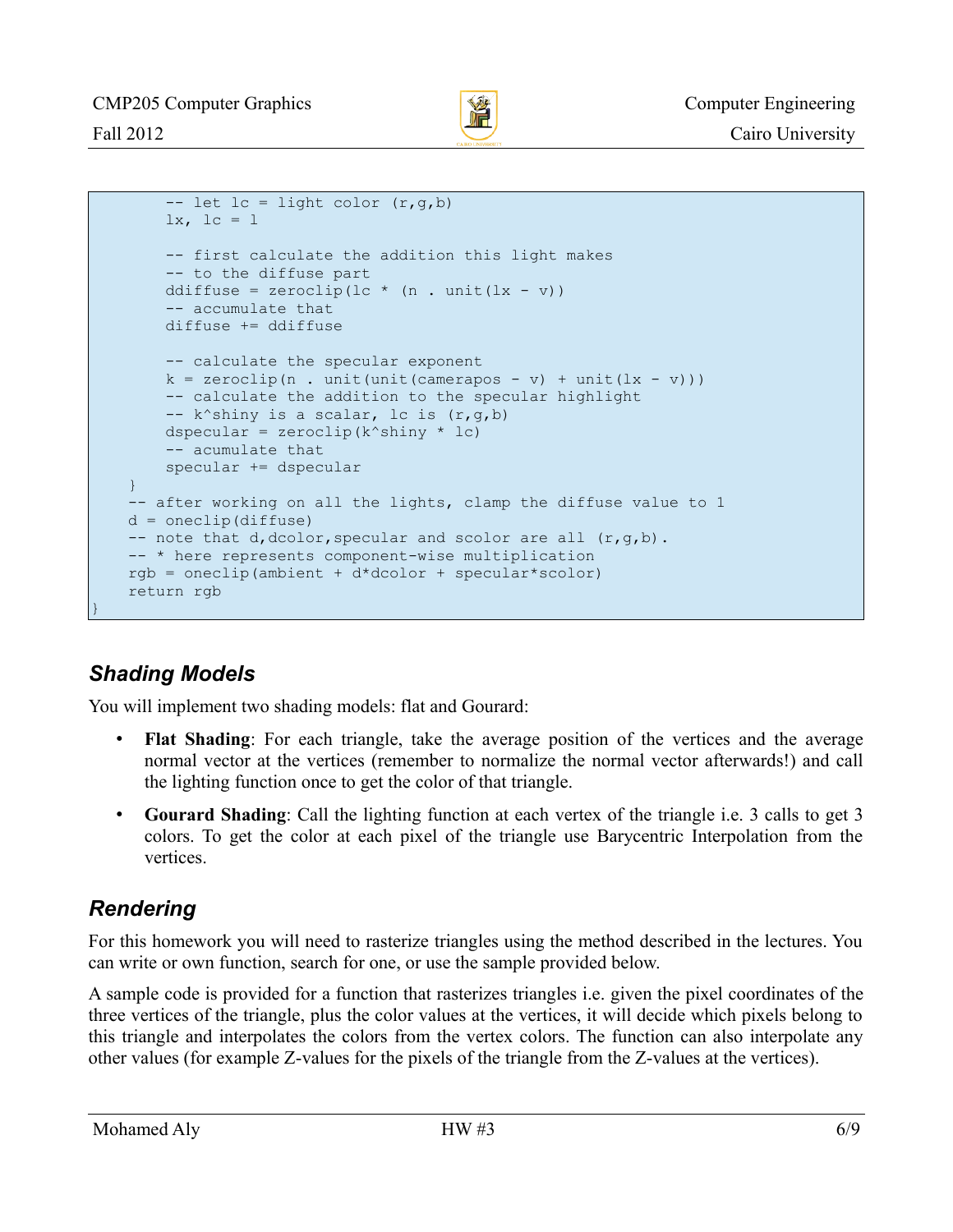

The file raster.cc provides the following struct:

```
struct vertex {
     float *data;
     int numData;
}
```
and the following functions:

```
void initDraw(float xMin, float xMax, int yMin, int yMax, int xr, int yr);
void raster(vertex verts[3], void (*drawPixel)(int, int, float *));
```
To use it, you would, for example, define the following function (which will handle drawing pixels and Z-buffer calculations)

void mySetPixelFunction(int x, int y, float \*data);

Then, you would call initDraw once, then execute something like the following code:

```
vertex verts[3];
for (int i = 0; i < 3; i++) {
    verts[i].data = new float[numberOfDataPointsPerVertex];
    verts[i].numData = numberOfDataPointsPerVertex];
   verts[i].data[0] = xPosition[i];verts[i].data[1] = yPosition[i];verts[i].data[2] = otherData1[i]; // color or z-values ...
 ...
}
raster(verts, mySetPixelFunction);
```
Feel free to modify the code as you see fit (for example to implement the Z-buffer).

### *Input and Output*

Your program should be called "*shaded*" and should take as input:

- Which shading model to use (0 for flat and 1 for Gourard)
- Resolution in pixels (xRes and yRes)

The scene description is given in the format described above on stdin and your program should produce a PPM image file on stdout.

shaded n xRes yRes < input.iv | display -

The parser is given in the directory "*shaded*", and it has a sample program called "shaded.cc" which can read input from stdin and parse it. Make sure you can compile and run it using the supplied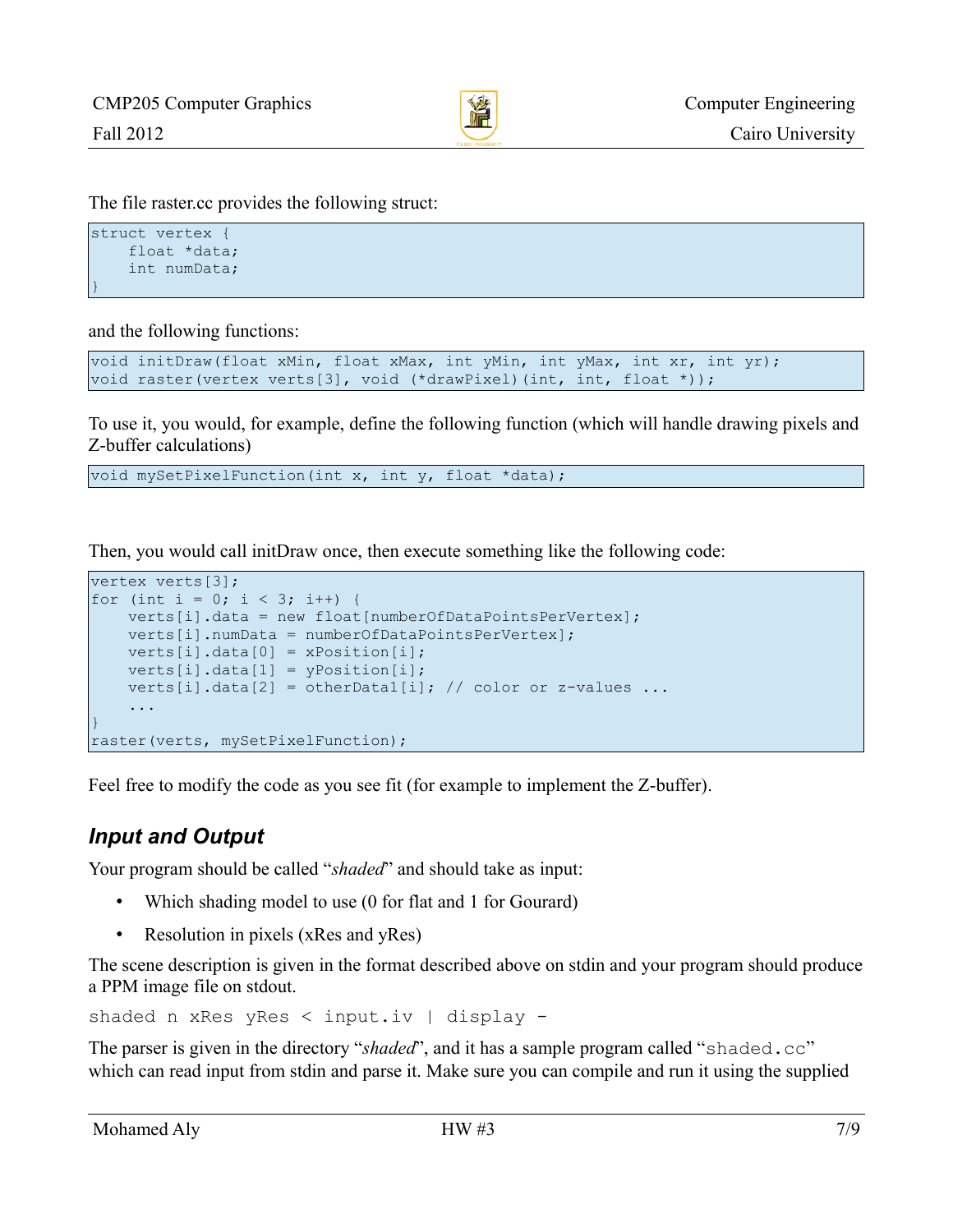

#### Makefile:

```
make all
./shaded < ../data/cube2.iv
```
#### *Hints*

- The flow of your program should go as follows:
	- Parse in the input
	- For each Separator block
		- Transform all the points (vertices) by the Transform block(s) to convert to World Space.
		- Transform all the normal vectors to convert to World Space.
		- For each triangle:
			- Compute colors at the vertices using:
				- Flat Shading:
					- Compute the mean vertex and normal vector
					- Compute the light/color for the face
					- $\blacksquare$  Set the color at the vertices with that color
				- For Gourard shading:
					- Compute the color at each vertex using its normal vector and position
			- Transform the vertices to pixel coordinates (apply camera and viewport transformations). This will also give you the z-values at the vertices.
			- Rasterize the triangle given the pixel coordinates of the vertices, the colors at the vertices, and the z-values at the vertices.
- Make sure the normal vectors are always normalized before calling the lighting function.
- Make sure the normal vectors are transformed by the inverse-transpose of the transformation without the translation (as described above).
- Make sure the vertex positions used in the lighting function are in World Coordinates (no camera/perspective transformations applied).
- Make sure all colors are clipped to be in the interval [0.0, 1.0].
- When converting to PPM, convert colors to [0, 255] by multiplying by 255 and taking the floor i.e. floor( $255 * \text{color}$ ).